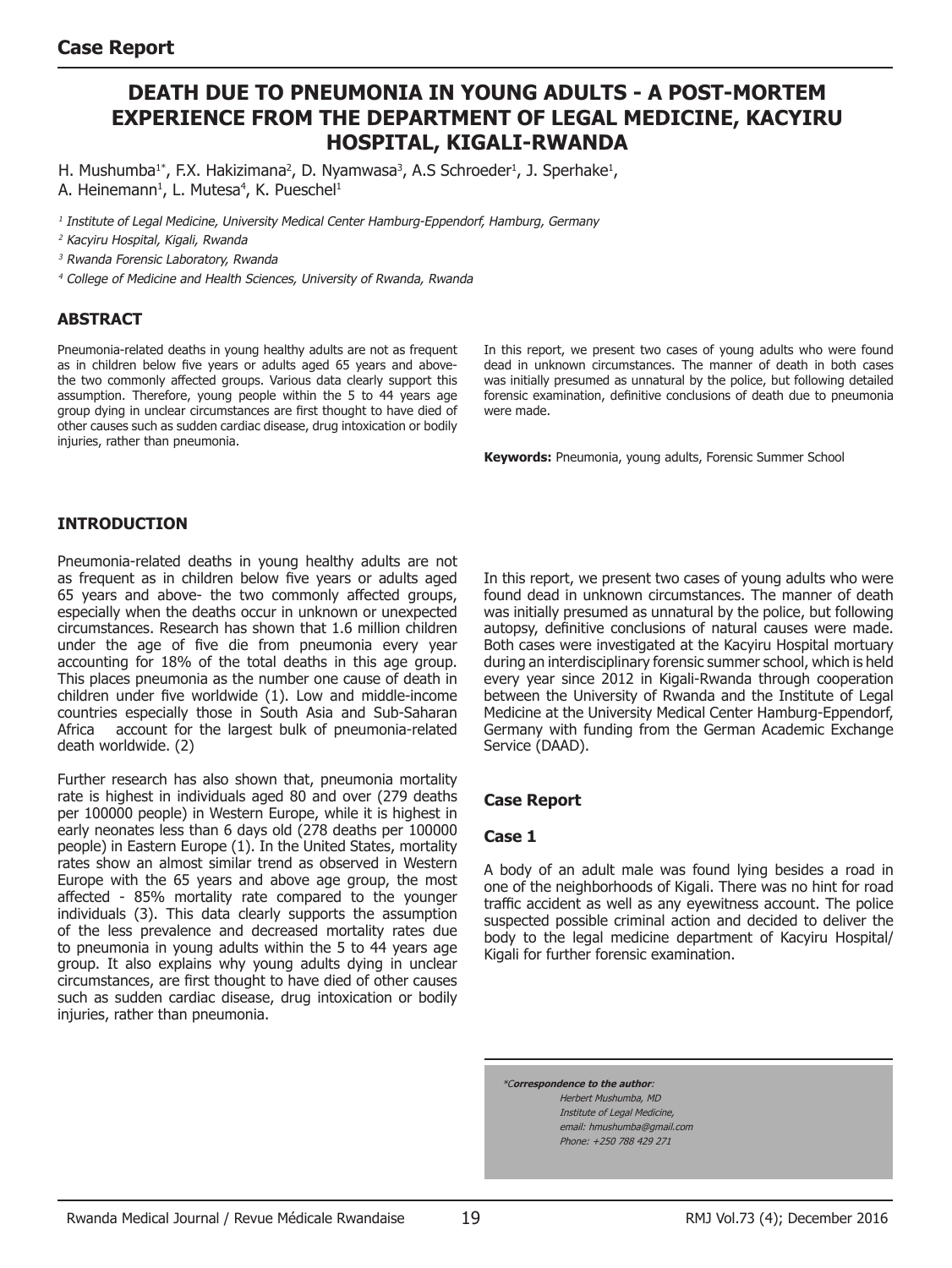External investigation:

Male of about 40 years, body weight 50 kg and length of 164 cm (BMI: 18.6 kg/m2).

Further inspection of the body revealed a state of general neglect with poor hygiene (dirty clothing with no underwear). Unspecific older hematomas were noted on the skull and left side of the chest. Yellow sclerae were noted. Numerous old abrasions were also noted on both lower limbs. No signs relating to acute external force were noted.

# **Autopsy findings:**

The cause of death was diffuse pneumonia (lobar type, most marked on the left upper lobe) with concomitant fibrinous pleuritis, severe pulmonary edema and hints to septicemia (slight blood clotting and softening of the spleen). Severe anthracosis, chronic bronchitis and emphysema. No arteriosclerosis or coronary disease.

Fatty liver, hepatosplenomegaly, adrenal exhaustion were also noted.

No arteriosclerosis or coronary disease was noted.



**Fig1.1:** Chronic emphysema, severe anthracosis and fibrinous pleuritis noted before dissection of the lung



**Fig1.2:** Diffuse pneumonia, pulmonary edema, anthracosis and purulent bronchitis

## **Histology:**



**Fig 1.3:** Pneumonia



**Fig1.4:** Chronic emphysema

## **Case 2**

A body of an adult male was found lying by the roadside with no known history or events leading to death. Since there were no obvious injuries, the police suspected foul play and hence requested for a forensic medical examination to ascertain the manner and cause of death.

External investigation:

Male of about 30-40 years of age, body weight 60kg and length 156cm (BMI: 24.7kg/m2). Many old scars on the forehead, mouth and left leg. About 12-15 scars of length between 10- 15cm each on the abdomen. Some bruises on the left lower leg, both shoulders and forehead. General neglect with poor hygiene and dirty clothing was remarked.